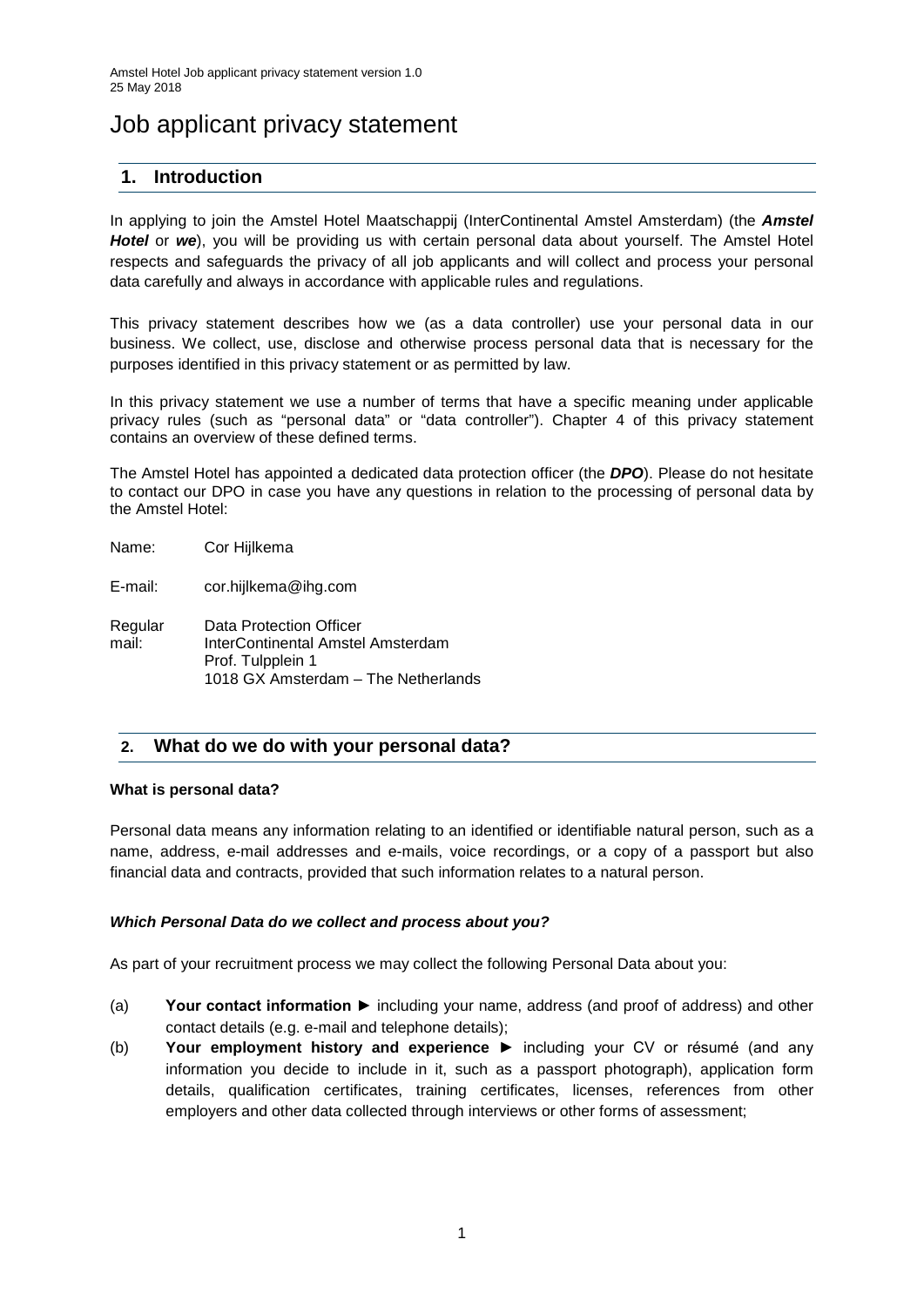(c) **Materials produced during recruitment** ► materials produced during the course of the recruitment processing, including any video and presentations you provide us for the purposes of a recruitment assessment and any contemporaneous interview notes (whether made by you or the interviewer, about you).

If you are taken on to work at the Amstel Hotel, other personal data will be collected and processed about you in accordance with our HR Privacy Notice.

#### *What legal basis do we have for processing Personal Data?*

The Amstel Hotel only processes your personal data for legitimate purposes. The use of your personal data will also be justified on the basis of one or more legal "processing grounds" that are provided for in the GDPR.

The table below contains an explanation of the scope of the various legal processing grounds available under the GDPR for processing of personal data on which the Amstel Hotel relies:

**Contract performance**: where the Amstel Hotel requires your personal data in order to enter into a contract with you and provide our services to you.

**Legitimate interests**: where the Amstel Hotel uses your personal data to achieve a legitimate interest and our reasons for using it outweigh any prejudice to your data protection rights.

**Legal claims:** where your personal data is necessary for the Amstel Hotel to defend, prosecute or make a claim against you, us or a third party.

**Our legal obligations and rights:** where we need to use your Personal Data to comply with our legal obligations under EU law.

**Consent:** where you have consented to our use of your personal data (in which case you will have been presented with a consent form in relation to any such use and you may withdraw your consent at any time by the method explained in the communication with you or, and in any event, by giving notice to our DPO).

In general, the Amstel Hotel processes your personal data in order to assess your application prior to entering into an employment contract with you, and pursuant to laws which the Amstel Hotel is subject to. This processing is a necessary pre-condition of entering into any future contract with you and for the Amstel Hotel to fulfil its obligations with respect to other employees and yourself (should you be employed by the Amstel Hotel).

The Amstel Hotel may also process personal data when we have a legitimate interest to do so and provided specific conditions are met. Where we rely on this legal processing ground, we will mitigate the effect(s) this may have on your privacy by appropriately minimising our use and putting in place adequate access and security safeguards to prevent unauthorised use.

### *For what purposes does the Amstel Hotel collect your personal data and what are our justifications of uses?*

This section specifies the purpose for which the Amstel Hotel uses the various categories of personal data it collects from you. As mentioned above, the exact nature and scope of personal data we collect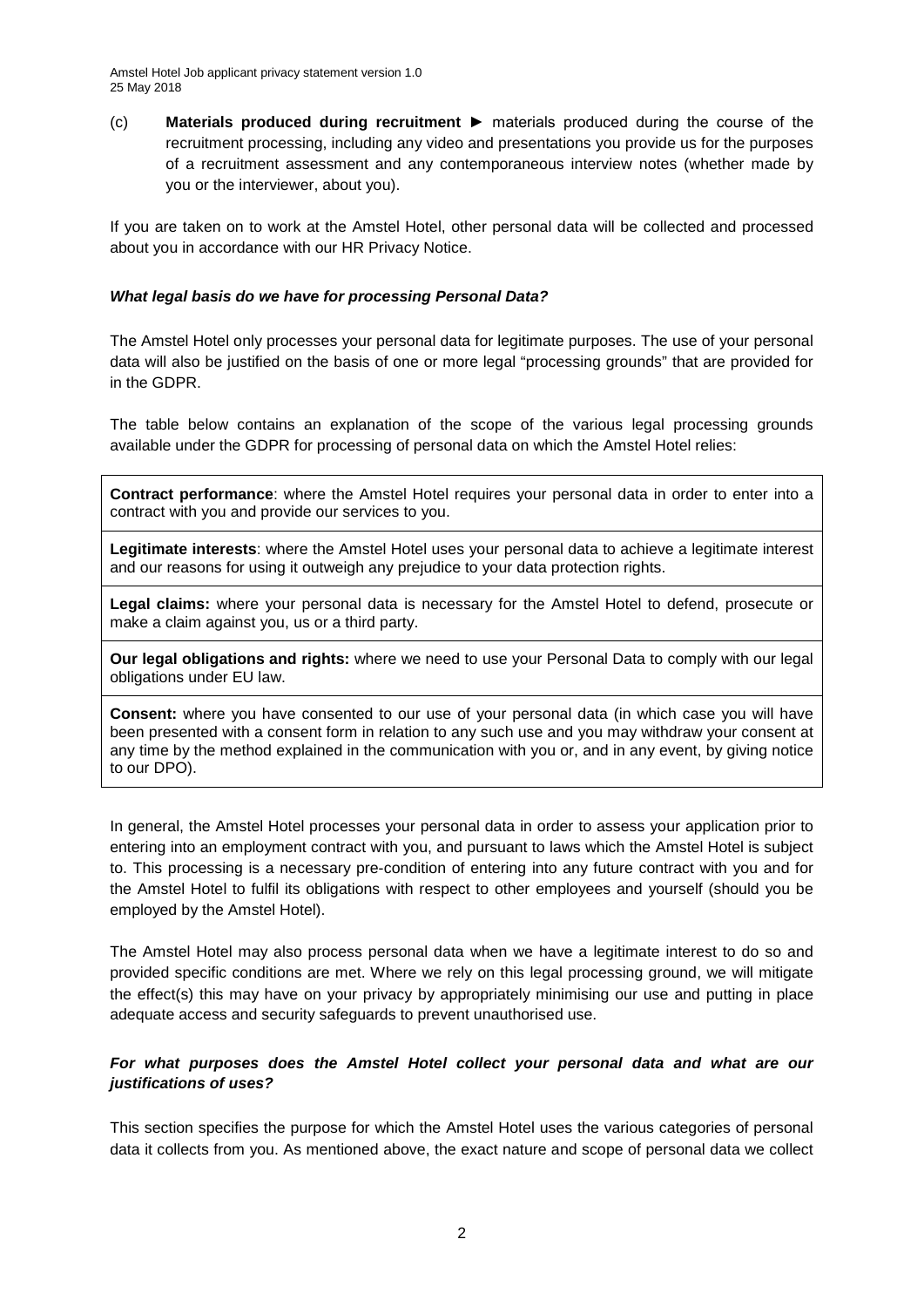from you will depend on the circumstances. For each use, we note the applicable legal processing grounds by which we justify the relevant use of your personal data:

- (a) **To handle your job application and to communicate with you** ► to communicate with you about the recruitment process and your application.
	- **Use justification**: (preparation of) contract performance.
- (b) **To assess your suitability for the advertised role or other potential vacancies within the Amstel Hotel and within IHG Amsterdam (QO, Crowne Plaza Amsterdam South, Kimpton De Witt)** ► we and other organisations engaged by us may access and use your personal data to assess your skills, qualifications and interests against our roles and vacancies.
	- **Use justification: (**preparation of) contract performance, legitimate interests (to assess whether you are a suitable candidate for functions within our organisation or for the organisations of IHG Amsterdam (QO, Crowne Plaza Amsterdam South, Kimpton De Witt).
- (c) **To defend our legitimate interests and to change our business structure** ► we may disclose personal data in connection with legal proceedings or investigations anywhere in the world to third parties, such as public authorities, law enforcement agencies, regulators and third party litigants (these third parties are not data processors on behalf of the Amstel Hotel and will process personal data for their own purposes). The Amstel Hotel may also provide your personal data to any potential acquirer of or investor in any part of the Amstel Hotel's business for the purpose of that acquisition or investment.
	- **Use justification**: contract performance, legal obligations and rights, legal claims, legitimate interests (to enable us to cooperate with law enforcement and regulators and to allow the Amstel Hotel to change its business).

#### **How long is personal data retained?**

We keep records of your data for no longer than is necessary for the purpose for which we obtained them and any other permitted linked purposes.

If your application for employment is unsuccessful, we will hold your data on file for four (4) weeks after the end of the relevant recruitment process. If you agree to allow the Amstel Hotel to keep your personal data on file, we will hold your data on file for a total of one (1) year for consideration for future employment opportunities. At the end of that period, or once you withdraw your consent, your data is deleted or destroyed. However, deletion of files may be suspended where required by law or to defend ourselves if we consider a complaint or dispute to be likely.

If your application for employment is successful, personal data gathered during the recruitment process will be transferred to your personnel file and retained during your employment. The periods for which your data will be held will be provided to you in our HR Privacy Notice.

#### **From where do we collect your personal data?**

We may obtain your personal data from you or from third parties such as employment agencies, past employers, and IHG Amsterdam (QO, Crowne Plaza Amsterdam South, Kimpton De Witt.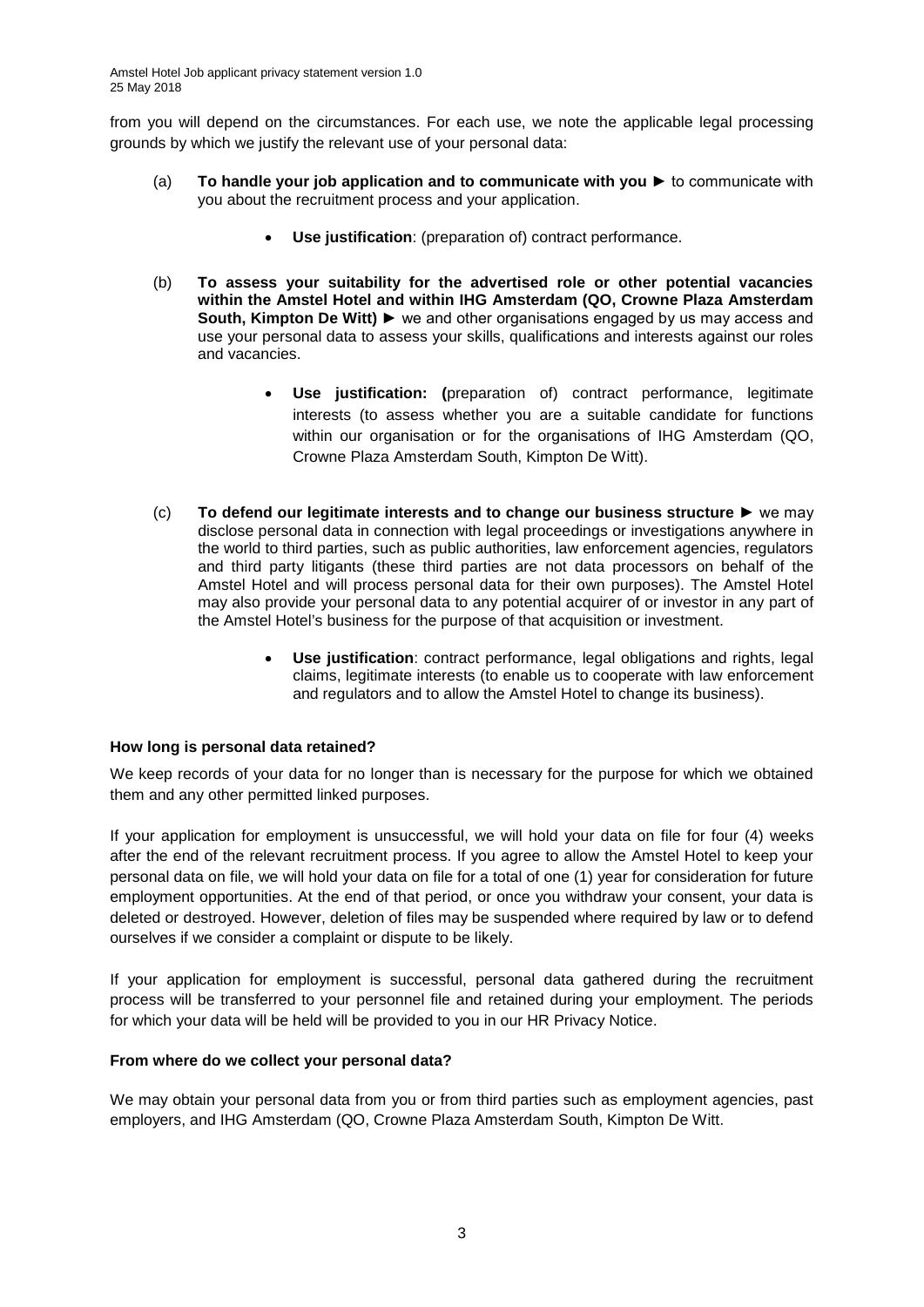#### **Where do we keep your personal data?**

We primarily store your personal data on IT systems located in the Netherlands. Some of these IT systems are outsourced to third parties. We have also engaged IT service providers who are situated outside the European Economic Area (EEA), which means that your personal data may also be stored outside the aforementioned countries (please see below under "Do we share personal data?"). All IT service providers act as data processors on behalf of the Amstel Hotel.

#### **How does the Amstel Hotel protect my personal data?**

The Amstel Hotel has implemented appropriate technical and organisational measures to secure the processing of personal data. These safeguards will vary depending on the sensitivity, format, location, amount, distribution and storage of the personal data, and include measures designed to keep personal data protected from unauthorized access. If appropriate, the safeguards include the encryption of communications via SSL, encryption of information during storage, firewalls, access controls, separation of duties, and similar security protocols. We restrict access to personal data to personnel and third parties that require access to such information for legitimate, relevant business purposes.

All our staff members, contractors and third parties who will have access to personal data on the Amstel Hotel´s instructions will be bound to confidentiality and we use access controls to limit access to individuals that require such access for the performance of their responsibilities and tasks.

The Amstel Hotel has information security policies in place and its security policies and systems are frequently audited. The Amstel Hotel takes the security of its IT infrastructure very seriously.

#### **Do we share your personal data?**

The Amstel Hotel has engaged various data processors for the processing of your personal data on our behalf, including IT service providers and other business service providers. We may also share your personal data with other third parties as described in the "*For what purposes does the Amstel Hotel collect your personal data and what are our justifications of uses?*" section set out above.

Some of these third parties are situated outside the EEA. Service providers accessing the Amstel Hotel´s personal data act as data processors on behalf of the Amstel Hotel. Where we engage data processors, we will ensure that transfers of personal data outside of the EEA take place in accordance with data protection legislation and that there will be an appropriate level of protection. In addition, we will implement legal safeguards governing such transfer, such as model contractual clauses, individuals' consent, or other legal grounds permitted by applicable legal requirements Certain countries outside the EEA have been approved by the European Commission as providing essentially equivalent protections as EEA data protection laws. EU data protection laws allow the Amstel Hotel to freely transfer personal data to such countries. Please contact our DPO if you would like to see a copy of the safeguards we apply in relation to the export of your personal data.

*When you applied via a system, please be aware that your data are kept in this system as well.*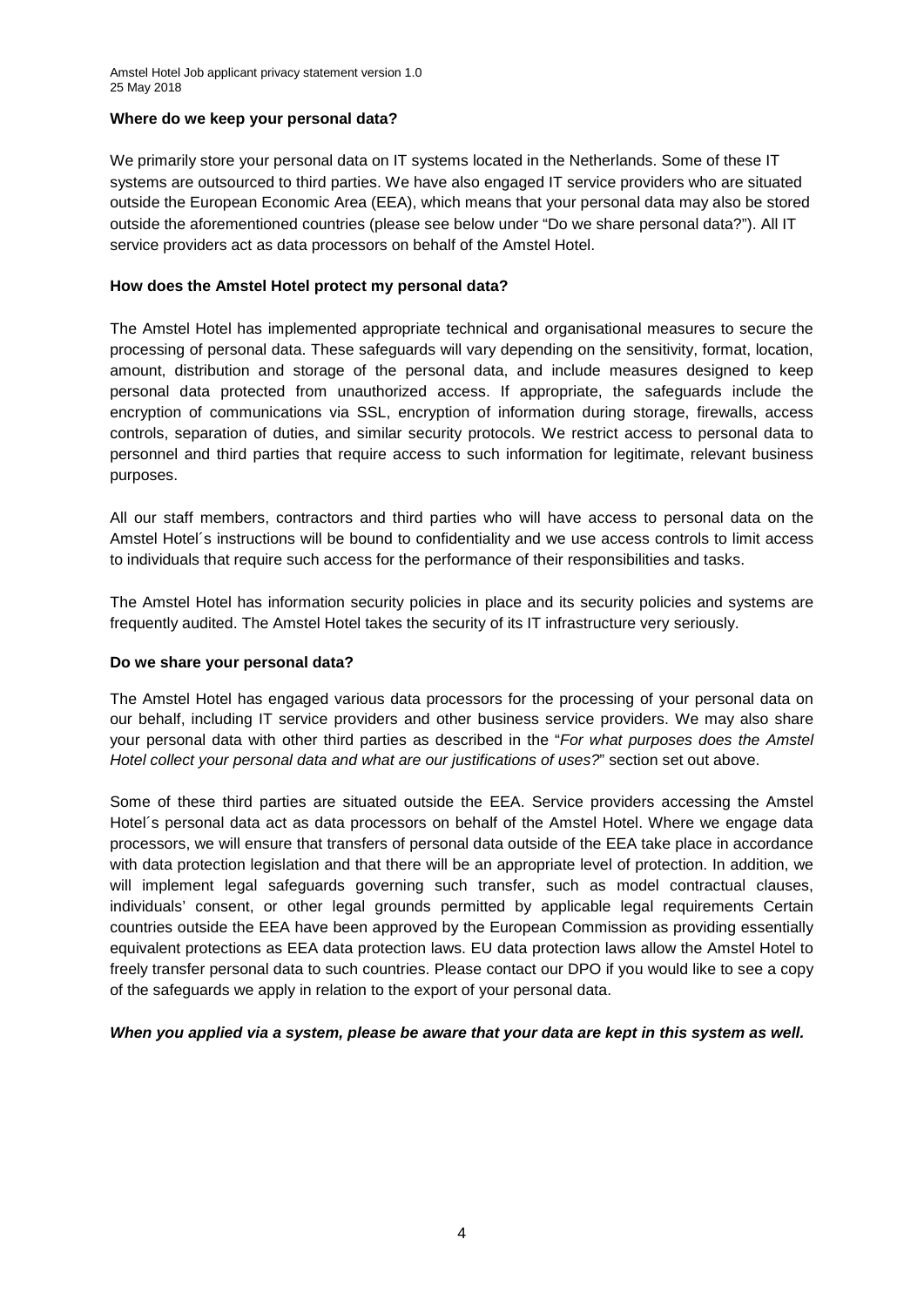#### **Changes to this privacy statement**

The Amstel Hotel may from time to time implement changes to this privacy statement. The most recent version will at all times be available on the Amstel Hotel´s website.

## **3. What are your rights?**

Under the GDPR, you have certain rights in relation to your personal data. These rights are listed below. Please contact our DPO should you wish to exercise any of the rights below. Depending on the nature of the relationship you have with or services you receive from the Amstel Hotel, you may also be able to exercise these through or as directed by the account portal to which you have access; however you will always also have the right in any event to contact our DPO for this purpose. More generally, any questions regarding the Amstel Hotel's privacy statement can be directed to our DPO. Please be aware that certain exceptions apply to the exercise of these rights and so you may not be able to exercise these in all situations:

- (a) **Subject Access:** You have a right to be provided with access to any Personal Data held about you by the Amstel Hotel.
- (b) **Rectification**: You can ask us to have inaccurate Personal Data corrected.
- (c) **Erasure:** You can ask us to erase personal data in certain circumstances and we will take reasonable steps to inform data processors that are processing the personal data on our behalf that you have requested the erasure of any links to, copies or replication of your personal data.
- (d) **Restriction:** You can require certain personal data to be marked as restricted whilst complaints are resolved and also restrict processing in certain other circumstances.
- (e) **Portability:** You can ask us to transmit the personal data that you have provided to us and we still hold about you to a third party electronically insofar as permitted under the GDPR.
- (f) **Raise a complaint:** You can raise a complaint about our processing with the data protection regulator in your jurisdiction (in the Netherlands, the Dutch Data Protection Authority (*Autoriteit Persoonsgegevens)*.

In addition, under certain conditions, you have the right to:

- where processing is based on consent, withdraw the consent; and
- object to any processing of personal that the Amstel Hotel justifies on the "legitimate interests" legal ground, unless our reasons for undertaking that processing outweigh any prejudice to the individual's privacy rights.

These rights are subject to certain exemptions, including safeguarding the public interest (e.g. the prevention or detection of crime), our interests (e.g. the maintenance of legal privilege) and possible third party interests. We will deal with requests within one month. When it will take longer than that, we will contact you to explain why it actually takes us longer than the prescribed one month.

## **4. Some legal terms**

Under the applicable privacy legislation (including, but not limited to, the GDPR), the below terms have a defined meaning as set out in the table below: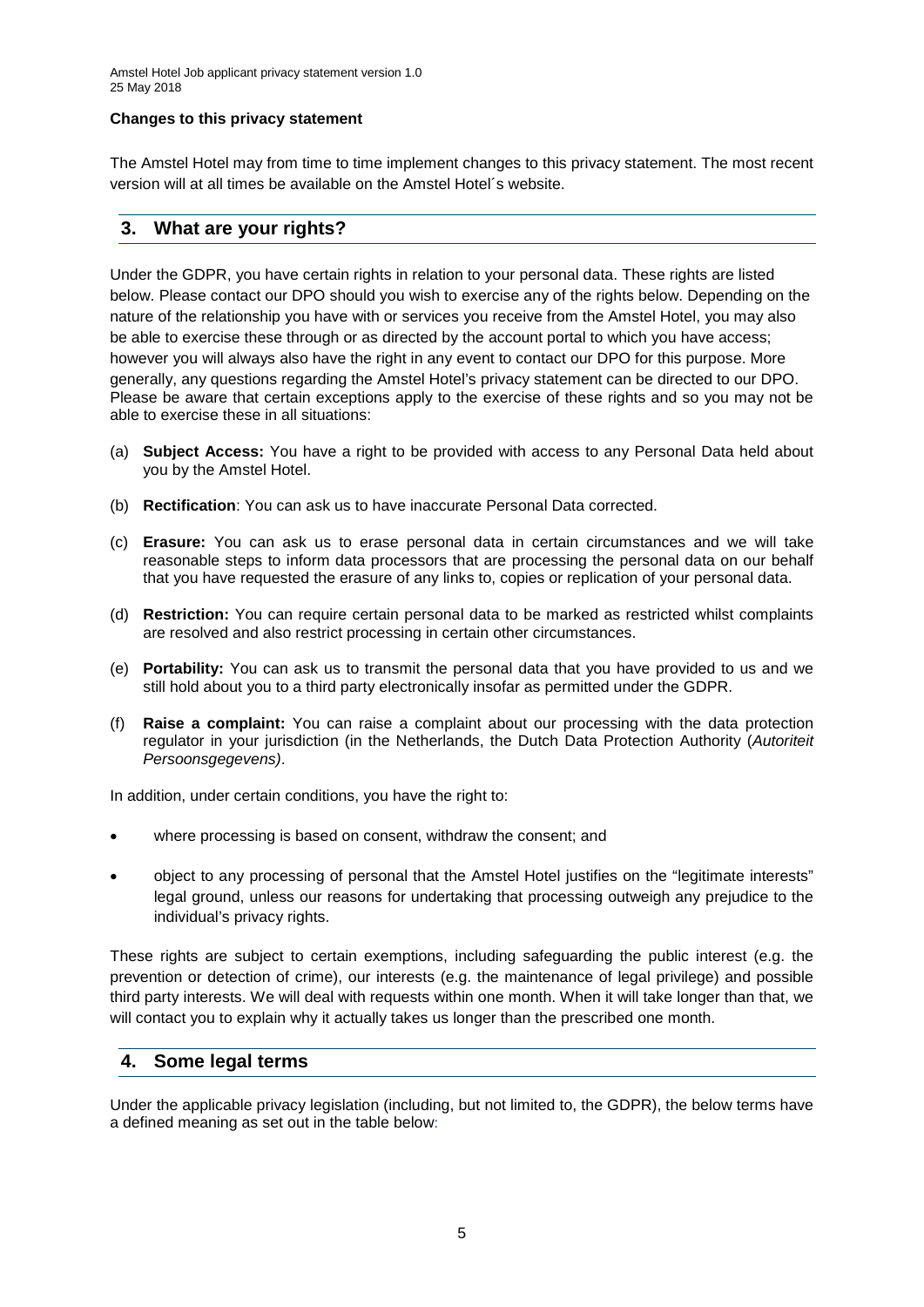| <b>GDPR</b> | The European General Data Protection Regulation, EU |
|-------------|-----------------------------------------------------|
|             | 2016/679. The GDPR is applicable in all EU member   |
|             | states as of 25 May 2018                            |

- **Personal Data Any information relating to an identified or identifiable** natural person (e.g. a person whose identity can be established reasonably without disproportionate effort by means of name, address and date of birth). By way of example but not limitation, video and voice recording is also personal data if the video images or the voice recording are identifiable to a natural person. If financial data (such as bank statements) relate to an identifiable natural person, such information is considered personal data
- **Processing** of **Data** Personal Any operation or any set of operations concerning personal data, including in any case the collection, recording, organisation, storage, updating or modification, retrieval, consultation, use, dissemination by means of transmission, distribution or making available in any other form, merging, linking, as well as blocking, erasure or destruction of personal data
- **Data controller** The legal person, administrative body or any other entity which, alone or in conjunction with others, determines the purpose of and means for processing of personal data
- **Data processor The person or body which processes personal data on** behalf of the data controller, without being subject to the data controller's direct control
- **Criminal personal data** Any personal data that provides information on persons' criminal convictions, offences, or related security measures
- **Special Categories Personal Data** of Any personal data that provides information on persons' religious or philosophical beliefs, race, political opinions, health, sexual life or membership of trade unions, or, for the purpose of this privacy statement, criminal convictions or offences

## **4. Questions?**

The Amstel Hotel has appointed a dedicated data protection officer (DPO) who should be contacted if you have any queries regarding the use of your personal data by us or in relation to this Job applicant privacy statement or want to exercise any of your data subject rights.